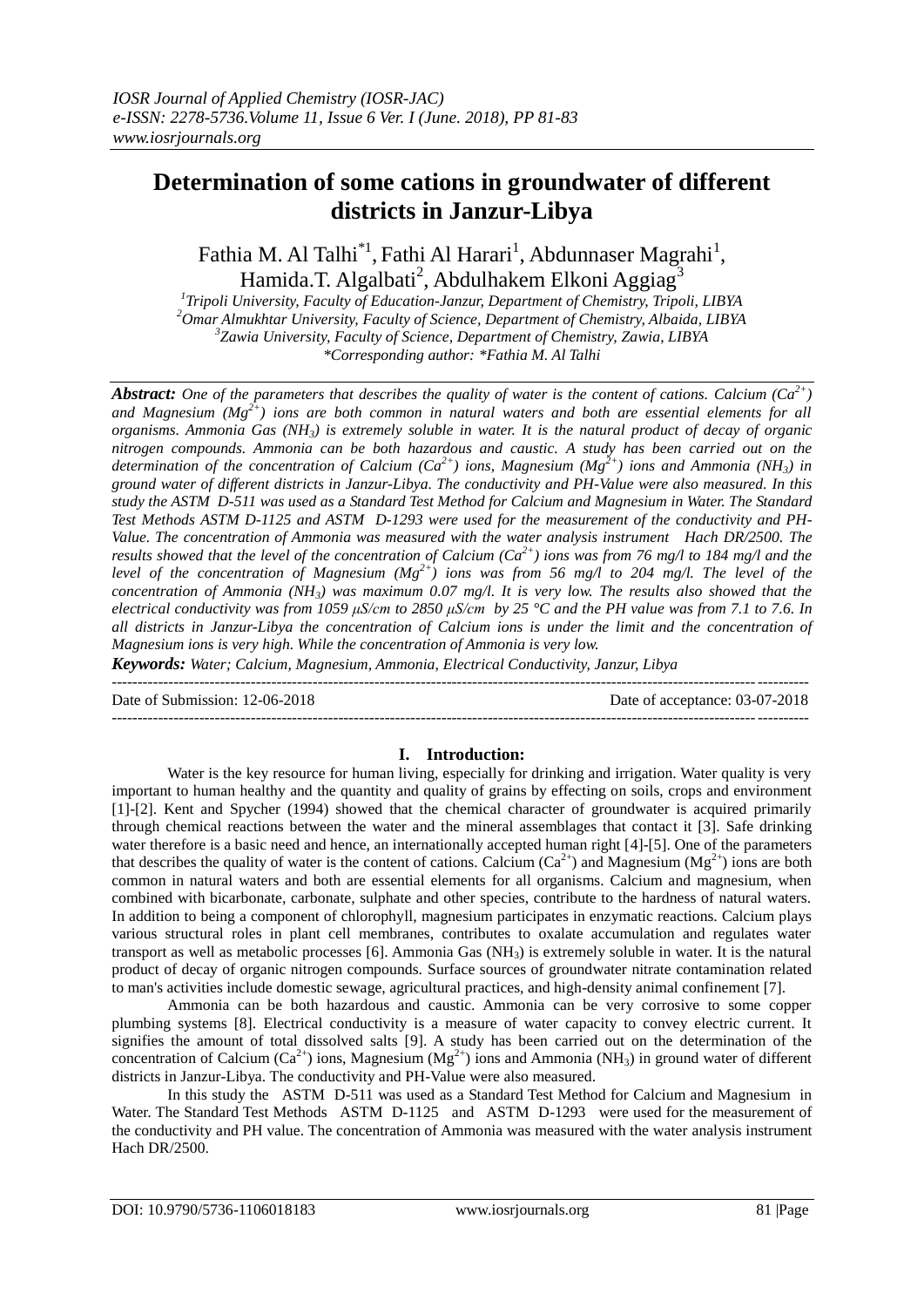#### **II. Materials and Methods:**

### **Sample collection**

For this study, water samples were taken from ten (10) wells in different districts in the area of Janzur-Libya. Before taking the samples the well was left operating for a while. Three (3) samples were taken from each well and put in contianers which are cleaned with ultra pure water and rinsed with the water of the well before.

#### **Analytical procedure**

In this study the ASTM D-511 was used as a Standard Test Method for Calcium and Magnesium in Water. The Standard Test Methods ASTM D-1125 and ASTM D-1293 were used for the measurement of the conductivity and PH value {10]-[11]-[12]. The concentration of Ammonia was measured with the water analysis instrument Hach DR/2500 Spectrophotometer.

#### **III. Results and Discussion:**

Table 1 presents the results of the determination of the concentration of Calcium (Ca  $^{2+}$ ) ions, Magnesium (Mg<sup>2+</sup>) ions, the electrical conductivity (EC) and PH values in ground water of different districts in Janzur-Libya. The results showed that the level of the concentration of Calcium ( $Ca^{2+}$ ) ions was from 76 mg/l to 184 mg/l and the level of the concentration of Magnesium ( $Mg^{2+}$ ) ions was from 56 mg/l to 204 mg/l. The level of the concentration of Ammonia ( $NH_3$ ) was maximum 0.07 mg/l. It was very low.

The results also showed that the electrical conductivity was from 1059 μS/cm to 2850 μS/cm by 25 °C and the PH-Value was from 7.1 to 7.6. The highest level of the concentration of Calcium and Magnesium ions was found in Alnjila district, and the lowest level was found in Algiran district. In all districts the concentration of Calcium ions is still under the limit which is 200 mg/l [13]. While the concentration of Magnesium ions is very high and it is in all districts above the maximum permissible amount which is 50 mg/l [13]. The concentration of Ammonia was very low. The high level of the concentration of Calcium and Magnesium ions in water in the study area is due to its geology. The calcium and magnesium salts get into the water when streams and rivers pass through ground with a high level of chalk or limestone, or when subsurface water occurs in limestone or chalk hills. The results also showed that the highest PH value was found in Hia Alkuwait district and the lowest in Alrshah district. The pH values in all districts are in the permissible range which is  $6.5 - 8.5$ [13]. The highest level of the electrical conductivity was found in Alnjila district, and the lowest level was found in Algiran district. The electrical conductivity values in all districts exept of Hia Alkuwait, Alnjila and Janzur Alsharqiya district are under the permissible limits of WHO standards which is 2300 μS/cm by 25 °C [13]. This excessive conductivity in Hia Alkuwait, Alnjila and Janzur Alsharqiya district is due to large excess of dissolved ions in water.

| cenetrical contractivity<br>and I II in m watch sample from unicremental |                            |              |                                |              |                                       |              |      |              |
|--------------------------------------------------------------------------|----------------------------|--------------|--------------------------------|--------------|---------------------------------------|--------------|------|--------------|
| <b>District</b>                                                          | $\overline{Ca^{2+}(mg/l)}$ |              | $\overline{Mg}^{2+}$<br>(mg/l) |              | EC ( $\mu$ S/cm) by 25 <sup>o</sup> C |              | PH   |              |
|                                                                          | Mean                       | <b>STDEV</b> | Mean                           | <b>STDEV</b> | <b>Mean</b>                           | <b>STDEV</b> | Mean | <b>STDEV</b> |
| Janzur Alshargiya                                                        | 120                        | 0.67         | 92                             | 0.55         | 2730                                  | 1.22         | 7.42 | 0.97         |
| Janzur Alsouq                                                            | 112                        | 0.45         | 107                            | 0.33         | 1846                                  | 1.61         | 7.40 | 0.81         |
| Awlad Abu Garara                                                         | 132                        | 0.84         | 73                             | 0.21         | 1735                                  | 0.72         | 7.22 | 0.79         |
| Hia Alkuwait                                                             | 104                        | 0.38         | 122                            | 0.59         | 2500                                  | 0.26         | 7.60 | 0.51         |
| <b>Algiran</b>                                                           | 76                         | 0.26         | 56                             | 0.11         | 1059                                  | 0.95         | 7.45 | 0.48         |
| Almshashta                                                               | 176                        | 0.52         | 87                             | 0.42         | 2020                                  | 0.88         | 7.45 | 0.22         |
| <b>Alnjila</b>                                                           | 184                        | 0.87         | 204                            | 0.89         | 2850                                  | 0.48         | 7.42 | 1.56         |
| Sayad                                                                    | 164                        | 0.61         | 80                             | 0.36         | 2210                                  | 0.22         | 7.39 | 0.61         |
| <b>Alhishan</b>                                                          | 96                         | 0.62         | 73                             | 0.41         | 1604                                  | 0.89         | 7.36 | 0.85         |
| <b>Alrshah</b>                                                           | 136                        | 0.86         | 66                             | 0.19         | 1675                                  | 0.74         | 7.15 | 0.80         |

**Table1:** Mean value concentration (STDEV value) for Calcium Ca2+) ions, Magnesium (Mg2+) ions, the eclctrical conductivity and PH in in water sample from different district.

#### **IV. Conclusions**

It is concluded that the samples collected from the different districts in Janzur-Libya have a high level of some quality parameters. Some of these parameters are above the permissible limits of WHO standards. The main contributors for these results are higher values of the concentration of Magnesium ions and the electrical conductivity. Hence the water is not suitable either for drinking purposes.

#### **References:**

- [1]. Hoek, W.v.d., Konradsen, F., Ensink, J.H.J., Mudasser, M., Jensen, P.K. 2001. Irrigation water as a source of drinking water: is safe use possible? Tropical Medicine and International Health 6 (1), 46-54.
- [2]. Kirda, C. 1997. Assessment of irrigation water quality. Options Mediterraneennes 31, 367-377
- [3]. Kent, B., and Spycher, N. 1994. Major chemical parameters in groundwater control. In : Groundwater contamination and control. Edited by Uri Zoller, pp. 479 - 495.